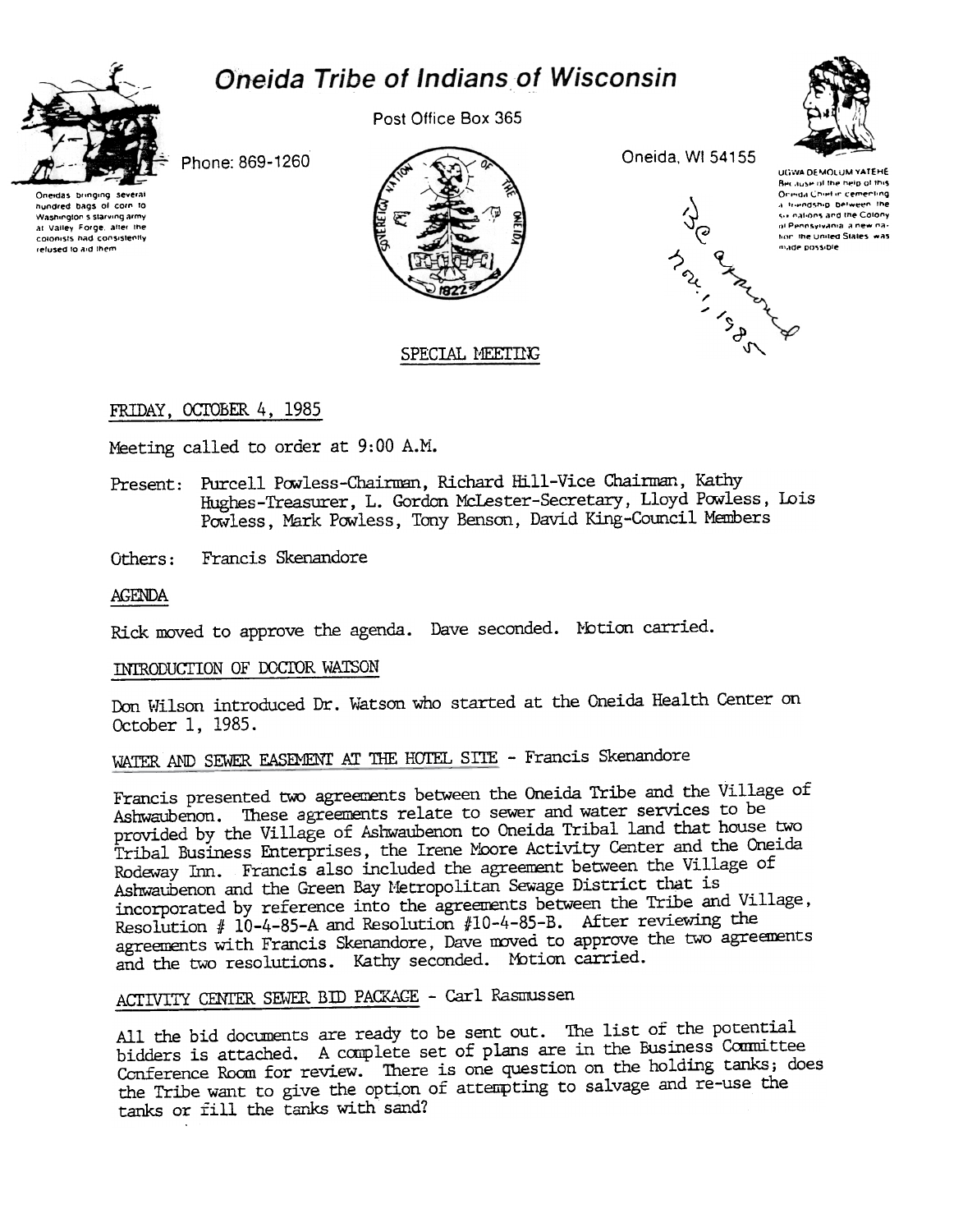ONEIDA TRIBE OF INDIANS Special Meeting - October 4, 1985 Page 2

## ACTIVITY CENTER SEWAGE (CONTINUED)

Mark moved to authorize Carl Rasmussen's Office to let the invitation to bid for the sewer and water at the Irene Moore Activity Center and that the holding tank be filled with sand. Kathy seconded. Motion carried.

## CHILD PROTECTIVE BOARD RECOMMENDATION FOR VACANCIES

Wanda Lee Webster, Patricia Mae Benson and Lois Irene Strong were recommended to be re-appointed to the Oneida Child Protective Board for a period of two years commencing with approval of Resolution #10-4-85-C.

Gordon moved to adopt Resolution #10-4-85-C. Kathy seconded. Motion carried

## RESOLUTION IN OPPOSITION OF REMOVING IHS FUNDS FOR AIDS RESEARCH

Resolution 10-4-85-D:

WHEREAS, The Oneida Tribe of Indians of Wisconsin contracts with the Indian Health Service to run a clinic operation that is not sufficiently funded to cover even the basic health and contractual obligations, and

WHEREAS, The U.S. Government has decided to take at least five million dollars from the Indian Health Service Budget for AIDS (Acquired Immune Deficiency Syndrome) research, and

WHEREAS, AIDS is not a significant problem among Indian people.

NOW THEREFORE BE IT RESOLVED: that the Oneida Tribe of Indians of Wisconsin is in opposition to removing any funds from the Indian Health Service Budget for the purpose of conducting AIDS research.

Mark moved to adopt Resolution #10-4-85-D. Rick seconded. Motion carried.

#### FINANCE AND APPROPRIATION RECOMMENDATIONS OF OCTOBER 2, 1985

The following recommendations were made:

(1) Equipment Purchase - The Language Program has left over funds in their cassette account which they are requesting be used to purchase the Apple II Computer for the Tribal School. The Tribal School purchase is on hold because they have been notified of a \$15,000 cut to their '85 budget. Finance & Appropriations recommends approval for the School Administrator to decide which to purchase; the Apple II computer or a duplicator.

Mark moved to approve, Lloyd seconded. Motion carried.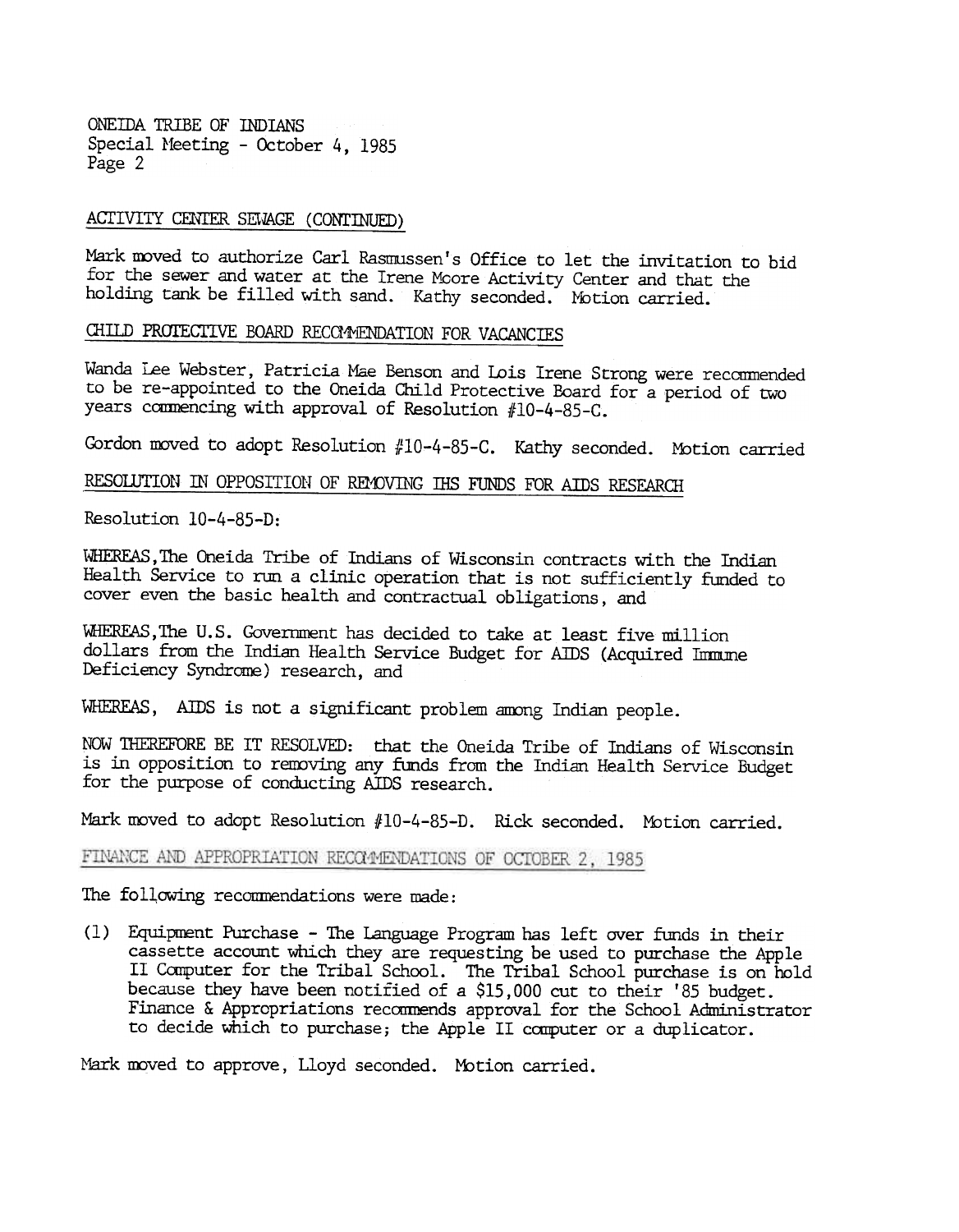ONEIDA TRIBE OF INDIANS Special Meeting - October 4, 1985 Page 3

FINANCE & APPROPRIATIONS (CONTINUED)

(2) Equipment Purchase - Conversion of oil Boiler to gas at Norbert Hill Center at a price of \$9,540.00 from NCR. Finance & Appropriations recommends approval with funds identified from Revenue Sharing.

Mark moved to approve, Dave seconded. Lois and Gordon opposed. (They felt that we should go with the low bid.) Motion carrie

Parking Lot Improvement - For Norbert Hill Center to upgrade base in preparation for future blacktopping. Received two bids, one from Biehl Construction for \$16,323 and one from Braun Construction for \$12,614. F & A recommends accepting the low bid. Bob Niemela will get one more bid from Bill Danforth.

Gordon mved to approve the low bid and Bill Danforth will be contacted to submit a bid before the low bid is excepted. Mark seconded. Dave, Rick and Lloyd abstained. Motion carried.

86-001 - Budget modification for '85 Senior Citizens Program to allow for increase funding of \$2,227 and a decrease Tribal Contribution of \$22,171.  $F$  & A recommends approval.

Tony moved to approve, Lloyd seconded. Motion carried.

Information:  $F \& A$  identified funds in the General Fund - Contingency for Bob Smith's salary.

Close-Out of Retirement Community - Need \$36,893.57 to cover cash deficit. Funds are to be identified from General Fund - Contingency.

TRAVEL FOR ONEIDA TRIBAL SCHOOL STUDENTS - Rick Hill

Art Skenandore, Oneida Culture Teacher requested \$1,750.00 to rent a motor home and other expenses to take the Tribal School Eighth Graders to New York on a field trip experience. They would visit the cultural and educational areas through out New York State. The length of time would be one week. .

Mark moved to approve the request and refer the location of funds to Finance and Appropriations. Rick seconded. Mark amended the motion that this was contingent on approval from the Tribal School Board. Rick seconded.

4 voted yes. 4 voted no. The vote was tied on the amendment to the motion The Chairman abstained.

The vote on the main motion was 3 yes, 5 no. Motion failed.

Rick moved to defer this request to Lloyd and have him contact the necessary parties of interest and bring back a recommendation. Tony seconded. Motion carried.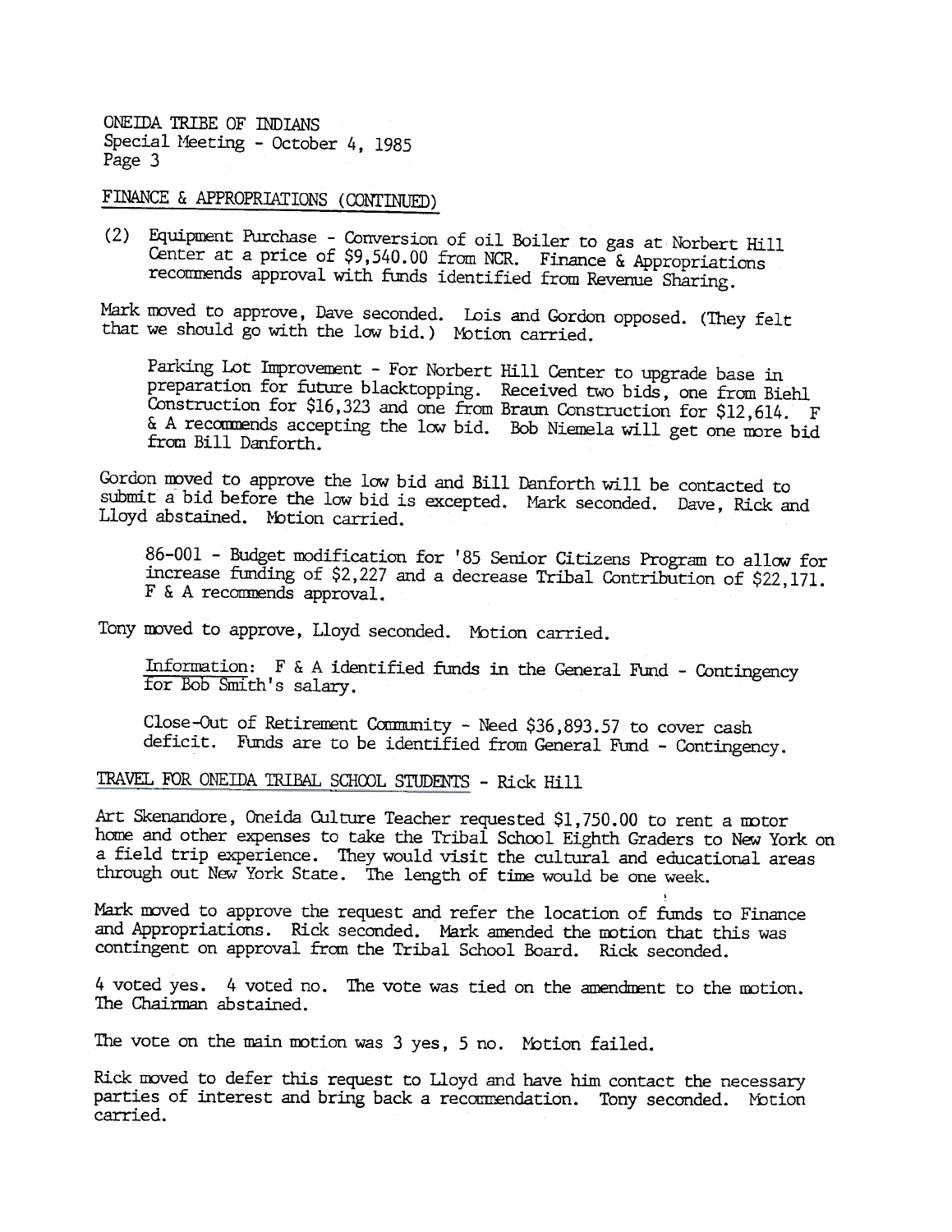ONEIDA TRIBE OF lliDIANS Special Meeting - October 4, 1985 Page 4

#### MISS ONEIDA TRAVEL - Rick Hill

Cathy Delgado was scheduled to be in the N.I.E.A. Pageant which was cancelled. The Miss Oneida Committee requests that Cathy be able to attend the American Indian Heritage National Walk-In Beauty Contest on November 20 - 23, 1985. She would be accompanied by one chaperone.

Rick moved to approve the request. Gordon seconded. Motion carried.

N.C.A. I. PRESIDENCY - Purcell Powless

Purcell is requesting that the Tribe support Jake Whitecrow or Rueben Snake for Presidency of N.C.A.I.

Mark moved to support Jake Whitecrow for President of the N.C.A.I. Gordon seconded. Motion carried.

PERSONNEL - Barbara Schuman

- Job Description -- Recreational Aide II
- Job Description -- O.T.E. Manager
- -Job Description --Creation of TWo Printing Trainee Positions

These job descriptions were not reviewed by the General Manager before coming to the Business Committee for approval. Rick moved to table these recommendations until the correct policy and procedures have been followed. Kathy seconded. Motion carried.

- Hiring Information

Personnel Clerk Assistant -- Karolie Dufek -- Grade 10

Second Driver - Oneida Public Transit System -- Patrick J. Metoxen -- Grade 7

Information and Referral Specialist (Part-time 20 hrs/wk) -- Edith V. Grade 4

Letterpress Person for Oneida Printing Enterprise -- Earl E. Snyder --14

Relief Bingo Session Supervisor -- Louise C. King -- Grade 15 -- Declined to accept the position.

Secretary for Headstart (part-time) -- Lisa A. Metoxen -- Grade 8

RESOLUTION  $#10-4-85-E$ 

Requesting BIA funds of \$1,995 for forestry development on the Oneida Reservation. Rick moved to approve, Kathy seconded. Motion carried.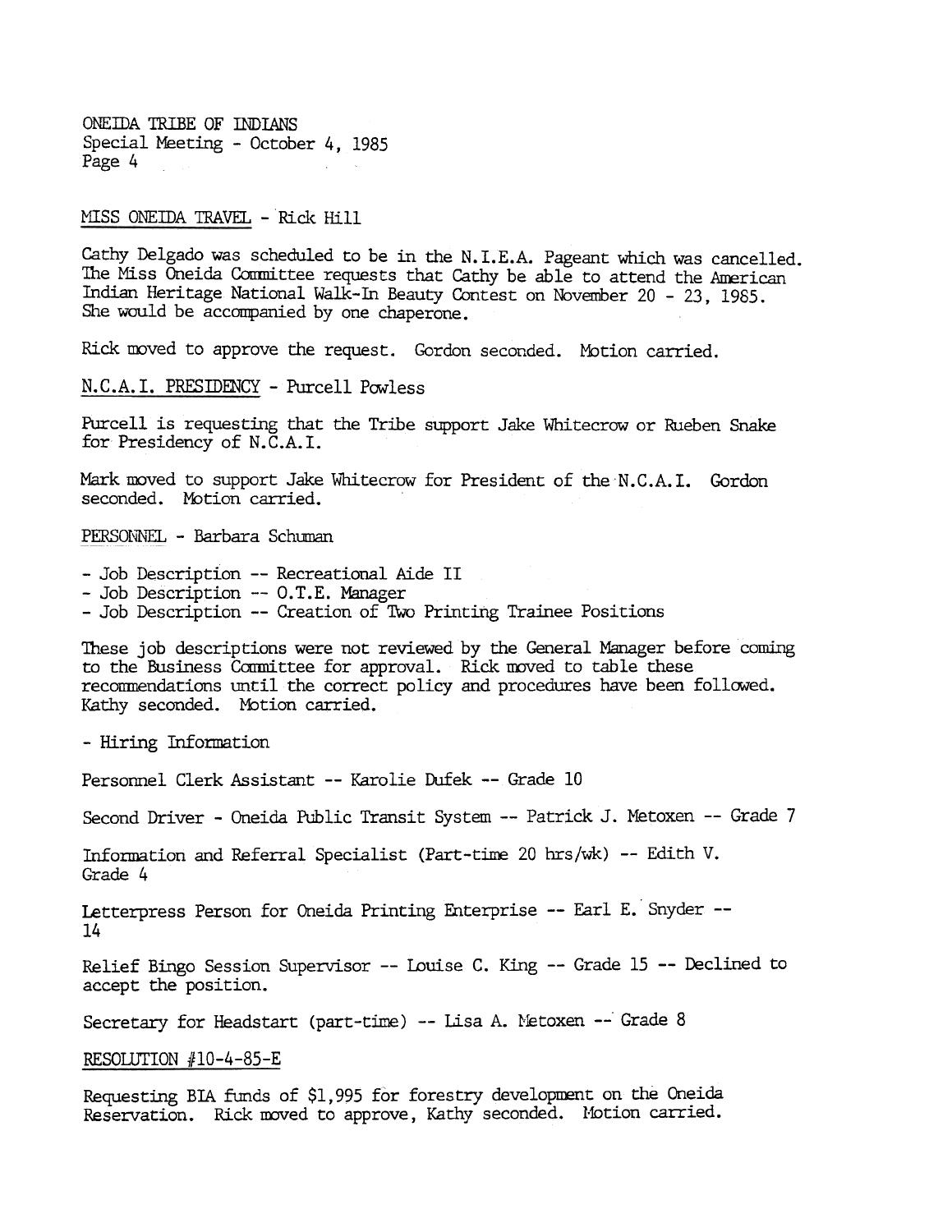ONEIDA'IRIBE OF INDIANS Special Meeting - October 4, 1985 Page 5 MINUTES TO BE APPROVED

| August 27, 1985    | Approved as Written   |
|--------------------|-----------------------|
| September 3, 1985  | Approved as Written   |
| September 6, 1985  | Approved as Written   |
| September 6, 1985  | Approved as Written   |
| September 10, 1985 | Approved as Written   |
| September 13, 1985 | Approved as Written   |
| September 17, 1985 | Approved as Corrected |
| September 20, 1985 | Approved as Written   |
| September 24, 1985 | Approved as Corrected |
| September 25, 1985 | Approved as Written   |

#### GROUNDWATER MONITORING AGREEMENT BEIWEEN THE ONEIDA TRIBE AND THE WISCONSIN DNR-

Pursuant to Section 160.36 (2) (c) and (3) (b) Wisconsin State Statutes.

The Oneida Tribe of Indians of Wisconsin, herein referred to as "the Tribe", and the Wisconsin Department of Natural Resources, herein referred to as "DNR", hereby enter into an agreement to allow the DNR to conduct enforcement activities on certain tribal lands. Those tribal lands in Section 6, T-23N, R-20E, lDts 3, 5 and part of LDt 6, inmediately south of the Fort Howard Paper Company Sludge Disposal lagoons, including the Irene Moore Activity Center and other tribally regulated/ controlled parcels.

- In entering into this agreement the Tribe will: I.
	- $A_{\bullet}$ Allow free access for DNR personnel or odher personnel authorized by the DNR to the property for the purpose of collecting and analyzing ground water samples.
	- B. Pursue other funding and tedhnical assistance resources and share information collected in furtherance of this agreement.
- II. In entering into the agreement. the DNR or their authorized representatives will:
	- Consult with the Tribe regarding the number and loeation of wonitoring wells on tribal lands. A.
	- B. Provide the Tribe with all data and data interpretations as soon as such information is available.
	- c. Legal and tedhnical assistance in any abatement measures necessary at the site.
- This agreement may not be modified, amended, or assigned without prior approval of both parties. III. A.
	- This agreement will be for a term of one (1) year commencing on the date of execution. B.